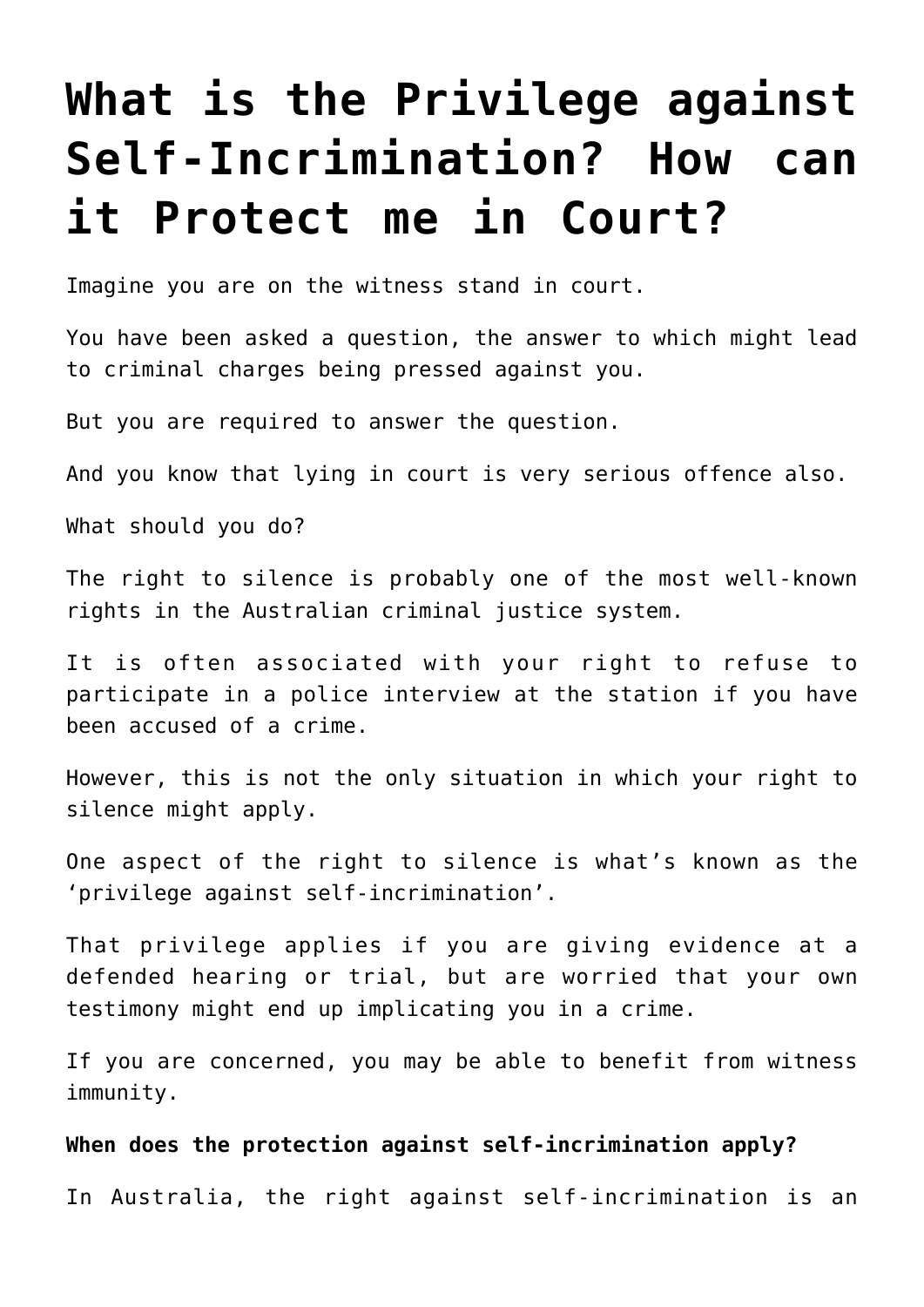important feature of our criminal justice system and protected in many ways.

It has been a part of our common law heritage since 1641, although it has changed in form since then.

However, the right is not absolute: which means that it does not apply in all situations.

You may sometimes be required to answer questions even if they tend to prove you committed an offence.

But by the same token, the privilege against self incrimination is not to be removed lightly.

And that is why section 128 of the Evidence Act exists.

The section says that a witness can object to answering a question/s on the ground that the answer/s may tend to prove that he or she committed a crime, or that he or she is liable to a civil penalty.

If the witness does object, the court will then decide whether there are reasonable grounds for the objection.

If there are reasonable grounds, the court can then either:

- Inform the witness that they don't need to answer the question/s, or
- Grant the witness a 'certificate' that prohibits the use of their testimony in any future proceedings, and require that the witness answers the question/s.

The rationale behind the use of the certificate is to ensure that witnesses can give truthful answers in court and that the court receives as much relevant evidence as possible in a criminal case.

If a 'certificate' is granted by the court, nothing that incriminates the witness can be used against them in future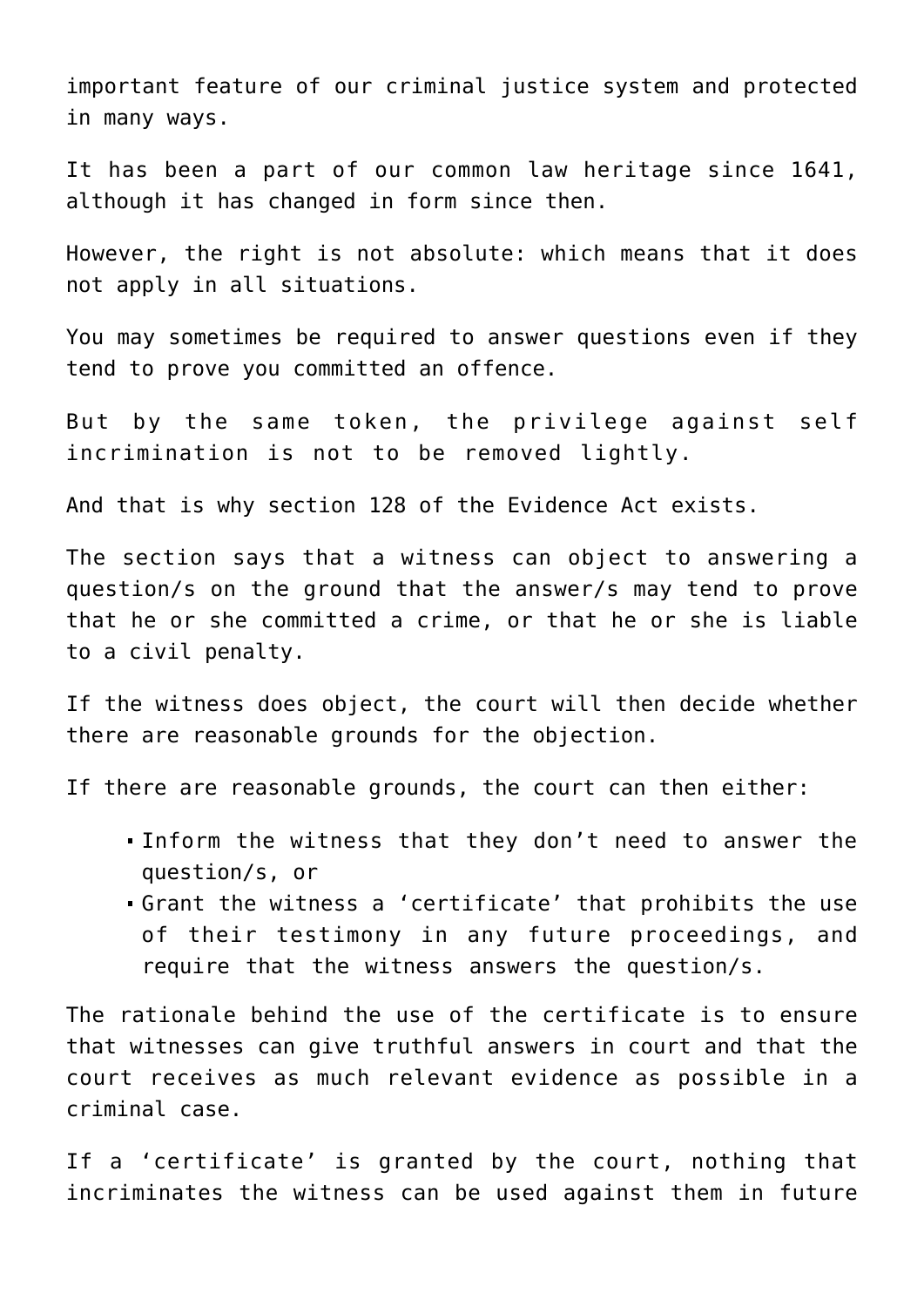court proceedings.

Rights against self-crimination can also be invoked at coronial inquests.

Witnesses at those inquests can object to answering questions if they believe that an answer might incriminate them in some way, according to section 61 of the NSW Coroners Act 2009.

The privilege against self-incrimination can also apply to defendants themselves, where answering questions while on trial for one offence could potentially bring up evidence which may tend to prove the commission of another crime.

In this case, the provision will still have effect in regard to separate offences to the ones on trial; but the defendant cannot use the privilege in relation to a fact in issue in the present trial.

**How does a court determine whether or not to grant a person's right to immunity?**

You have the right to object to any question that, if you answered truthfully, may tend to prove that you committed an offence, either in Australia or overseas.

The court will examine the grounds for granting immunity against self-incrimination.

If the court decides that there are reasonable grounds for the objection and that the interests of justice require that the evidence be given, the court will issue a certificate and require the answers to be given.

The exception to this rule is if you give false evidence: which is an offence itself.

If you have been called to appear as a witness and are worried about what questions you might be asked, or have any concerns about the process, get in touch with an [experienced criminal](https://downingcentrecourt.com.au/about-us/)